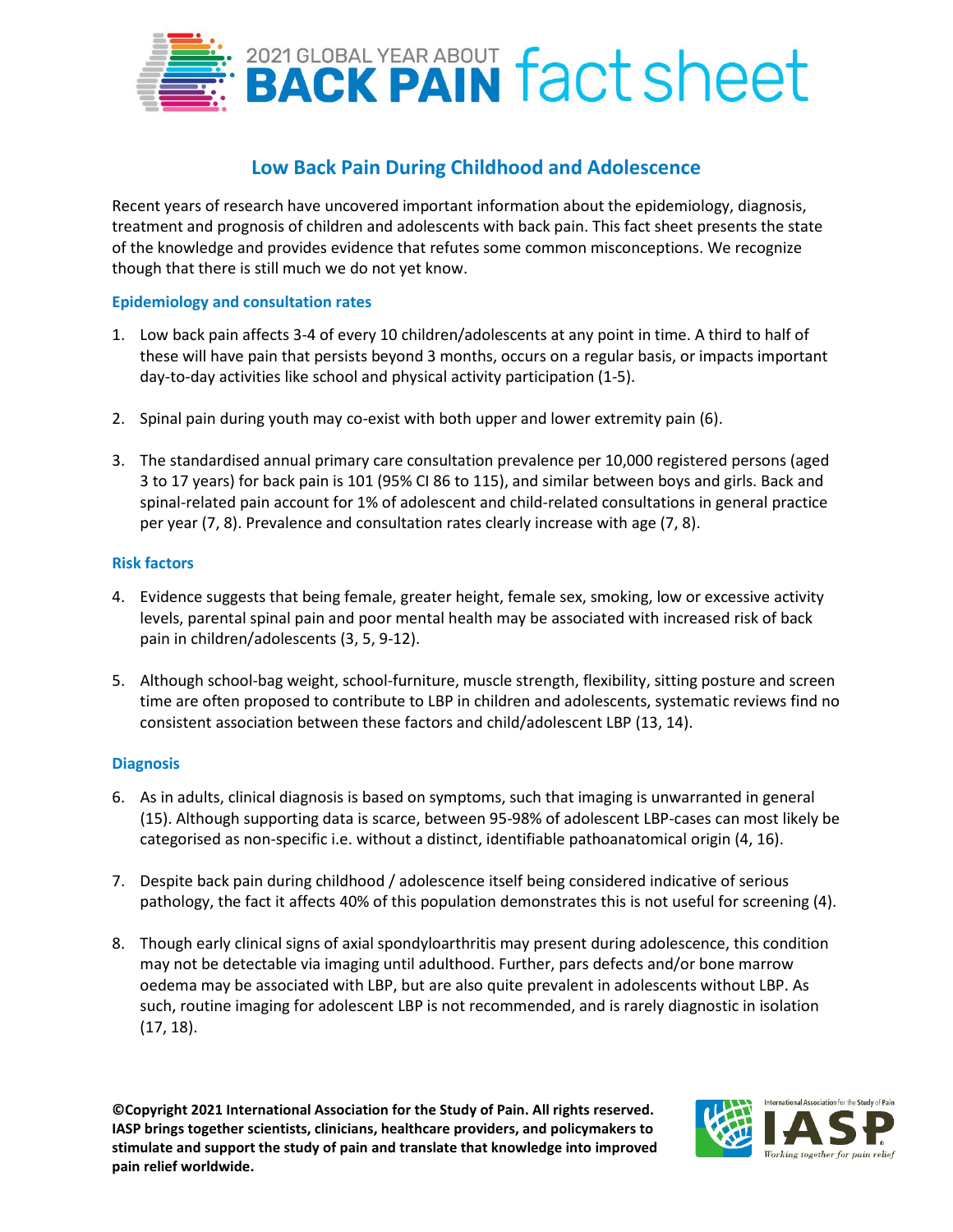## **Treatment**

- 9. Recommendations for the clinical management of adult LBP (i.e. active patient-involvement, shared decision-making, general advice on sleep and physical activity, consideration of psychosocial factors) are most likely applicable for the adolescent population, but remain understudied (19).
- 10. Despite more than 3500 trials testing different management strategies for adults with back pain (WHO Clinical Trials Registry), less than 12 trials specifically included children or adolescents, leaving an important gap in our knowledge of effective treatment strategies (5).

#### **Prognosis**

- 11. Systematic reviews suggest that between 10-15% of youth with LBP may develop persistent symptoms (lasting >3 months) (1-5). However, there is a lack of prospective studies to help us understand the long-term prognosis for both care-seeking and non-care-seeking children/adolescents with LBP (5).
- 12. Prognostic factors for long-term pain (>3 months) appear similar to those in adults with LBP. These include psychological factors (anxiety, depressive symptoms and emotional distress), socioeconomic status (parental household income) and lifestyle factors (sleep and physical activity) and general health (19-21). Due to a lack of research in children and adolescents, there may be additional prognostic factors specific to this population.

#### **REFERENCES**

1. Joergensen AC, Hestbaek L, Andersen PK, Nybo Andersen A. Epidemiology of spinal pain in children: a study within the Danish National Birth Cohort. Eur J Pediatr. 2019 Feb 20,;178(5):695-706.

2. Aartun E, Hartvigsen J, Wedderkopp N, Hestbaek L. Spinal pain in adolescents: prevalence, incidence, and course: a schoolbased two-year prospective cohort study in 1,300 Danes aged 11-13. BMC Musculoskelet Disord. 2014 May 29,;15:187. 3. O'Sullivan PB, Beales DJ, Smith AJ, Straker LM. Low back pain in 17 year olds has substantial impact and represents an important public health disorder: a cross-sectional study. BMC Public Health. 2012 Feb 05,;12:100.

4. Hartvigsen J, Hancock MJ, Kongsted A, Louw Q, Ferreira ML, Genevay S, et al. What low back pain is and why we need to pay attention. Lancet. 2018 06 09,;391(10137):2356-67.

5. Kamper SJ, Yamato TP, Williams CM. The prevalence, risk factors, prognosis and treatment for back pain in children and adolescents: An overview of systematic reviews. Best Pract Res Clin Rheumatol. 2016 12;30(6):1021-36.

6. Fuglkjær S, Vach W, Hartvigsen J, Dissing KB, Junge T, Hestbæk L. Musculoskeletal pain distribution in 1,000 Danish schoolchildren aged 8-16 years. Chiropr Man Therap. 2020 08 04,;28(1):45.

7. Henschke N, Harrison C, McKay D, Broderick C, Latimer J, Britt H, et al. Musculoskeletal conditions in children and adolescents managed in Australian primary care. BMC musculoskeletal disorders. 2014 May 20,;15(1):164.

8. Tan A, Strauss VY, Protheroe J, Dunn KM. Epidemiology of paediatric presentations with musculoskeletal problems in primary care. BMC Musculoskelet Disord. 2018 02 06,;19(1):40.

9. Dario AB, Kamper SJ, O'Keeffe M, Zadro J, Lee H, Wolfenden L, et al. Family history of pain and risk of musculoskeletal pain in children and adolescents: a systematic review and meta-analysis. Pain. 2019 11;160(11):2430-9.

10. O'Sullivan PB, Smith AJ, Beales DJ, Straker LM. Association of biopsychosocial factors with degree of slump in sitting posture and self-report of back pain in adolescents: a cross-sectional study. Phys Ther. 2011 Apr;91(4):470-83.

11. Astfalck RG, O'Sullivan PB, Straker LM, Smith AJ. A detailed characterisation of pain, disability, physical and psychological features of a small group of adolescents with non-specific chronic low back pain. Man Ther. 2010 Jun;15(3):240-7.

12. Astfalck RG, O'Sullivan PB, Straker LM, Smith AJ, Burnett A, Caneiro JP, et al. Sitting postures and trunk muscle activity in adolescents with and without nonspecific chronic low back pain: an analysis based on subclassification. Spine (Phila Pa 1976). 2010 Jun 15,;35(14):1387-95.

13. Kamper SJ, Michaleff ZA, Campbell P, Dunn KM, Yamato TP, Hodder RK, et al. Back pain, mental health and substance use are associated in adolescents. J Public Health (Oxf). 2019 /09/30;41(3):487-93.

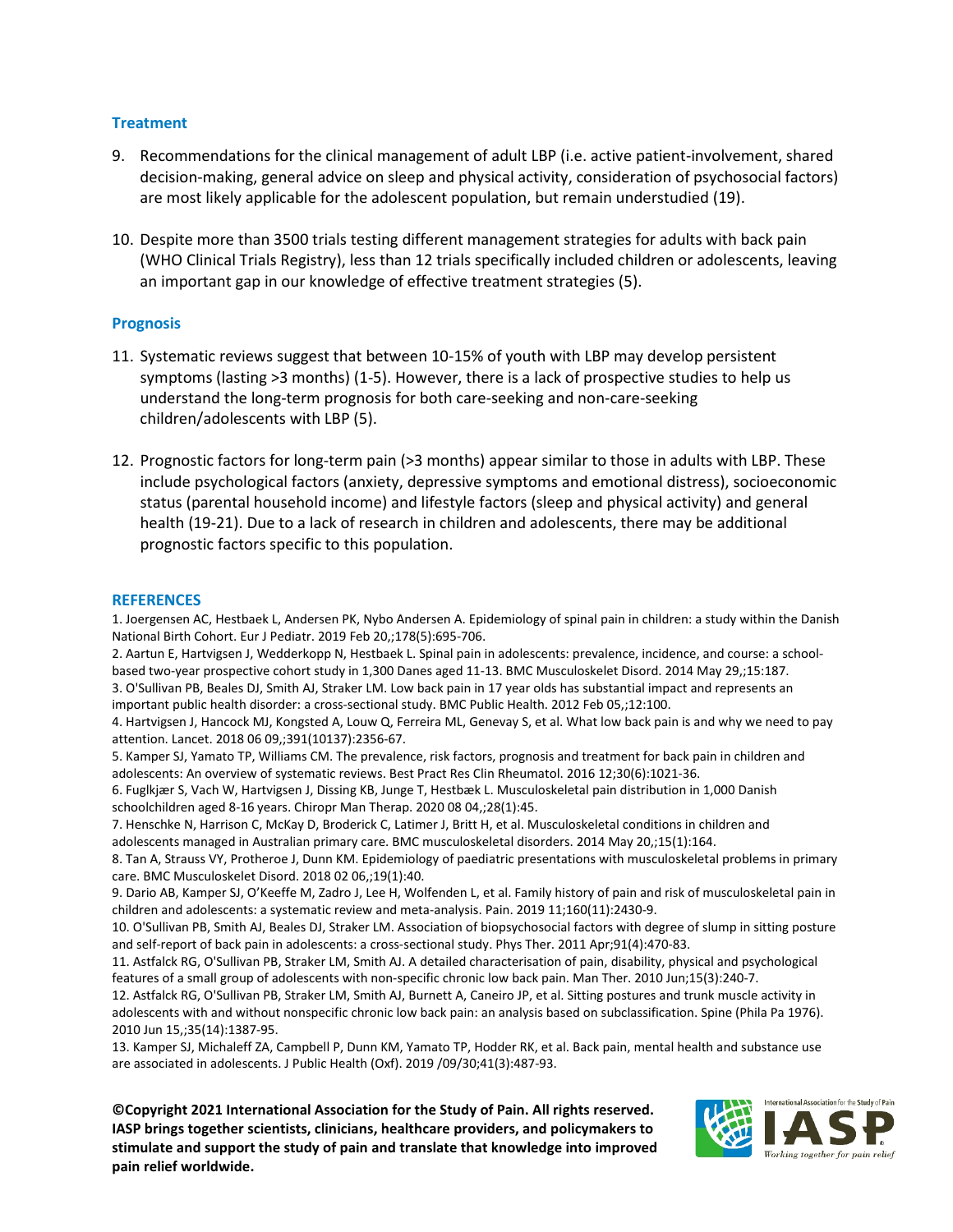14. Yamato TP, Maher CG, Traeger AC, Wiliams CM, Kamper SJ. Do schoolbags cause back pain in children and adolescents? A systematic review. Br J Sports Med. 2018 Oct;52(19):1241-5.

15. Oliveira CB, Maher CG, Pinto RZ, Traeger AC, Lin CC, Chenot J, et al. Clinical practice guidelines for the management of nonspecific low back pain in primary care: an updated overview. Eur Spine J. 2018 11;27(11):2791-803.

16. Vlaeyen JWS, Maher CG, Wiech K, Van Zundert J, Meloto CB, Diatchenko L, et al. Low back pain. Nat Rev Dis Primers. 2018 12 13,;4(1):52.

17. Feldtkeller E, Khan MA, van der Heijde D, van der Linden S, Braun J. Age at disease onset and diagnosis delay in HLA-B27 negative vs. positive patients with ankylosing spondylitis. Rheumatol Int. 2003 Mar;23(2):61-6.

18. Tse SML, Laxer RM. New advances in juvenile spondyloarthritis. Nat Rev Rheumatol. 2012 Apr 10,;8(5):269-79.

19. Foster NE, Anema JR, Cherkin D, Chou R, Cohen SP, Gross DP, et al. Prevention and treatment of low back pain: evidence, challenges, and promising directions. Lancet. 2018 06 09,;391(10137):2368-83.

20. Higgins KS, Birnie KA, Chambers CT, Wilson AC, Caes L, Clark AJ, et al. Offspring of parents with chronic pain: a systematic review and meta-analysis of pain, health, psychological, and family outcomes. Pain. 2015 Nov;156(11):2256-66.

21. Smith A, Beales D, O'Sullivan P, Bear N, Straker L. Low Back Pain With Impact at 17 Years of Age Is Predicted by Early Adolescent Risk Factors From Multiple Domains: Analysis of the Western Australian Pregnancy Cohort (Raine) Study. J Orthop Sports Phys Ther. 2017 Oct;47(10):752-62.

#### **AUTHORS**

Michael Skovdal Rathleff Department for Health Science and Technology Center for General Practice Aalborg University, Denmark

Kate M Dunn School of Medicine Keele University, United Kingdom

Steven Kamper University of Sydney & Nepean Blue Mountains Local Health District Sydney, Australia

Kieran O´Sullivan School of Allied Health University of Limerick, Ireland

Christian Lund Straszek Department for Health Science and Technology Center for General Practice Aalborg University, Denmark

Department of Physiotherapy University College of Northern Denmark

Thorvaldur Palsson Department for Health Science and Technology Aalborg University, Denmark